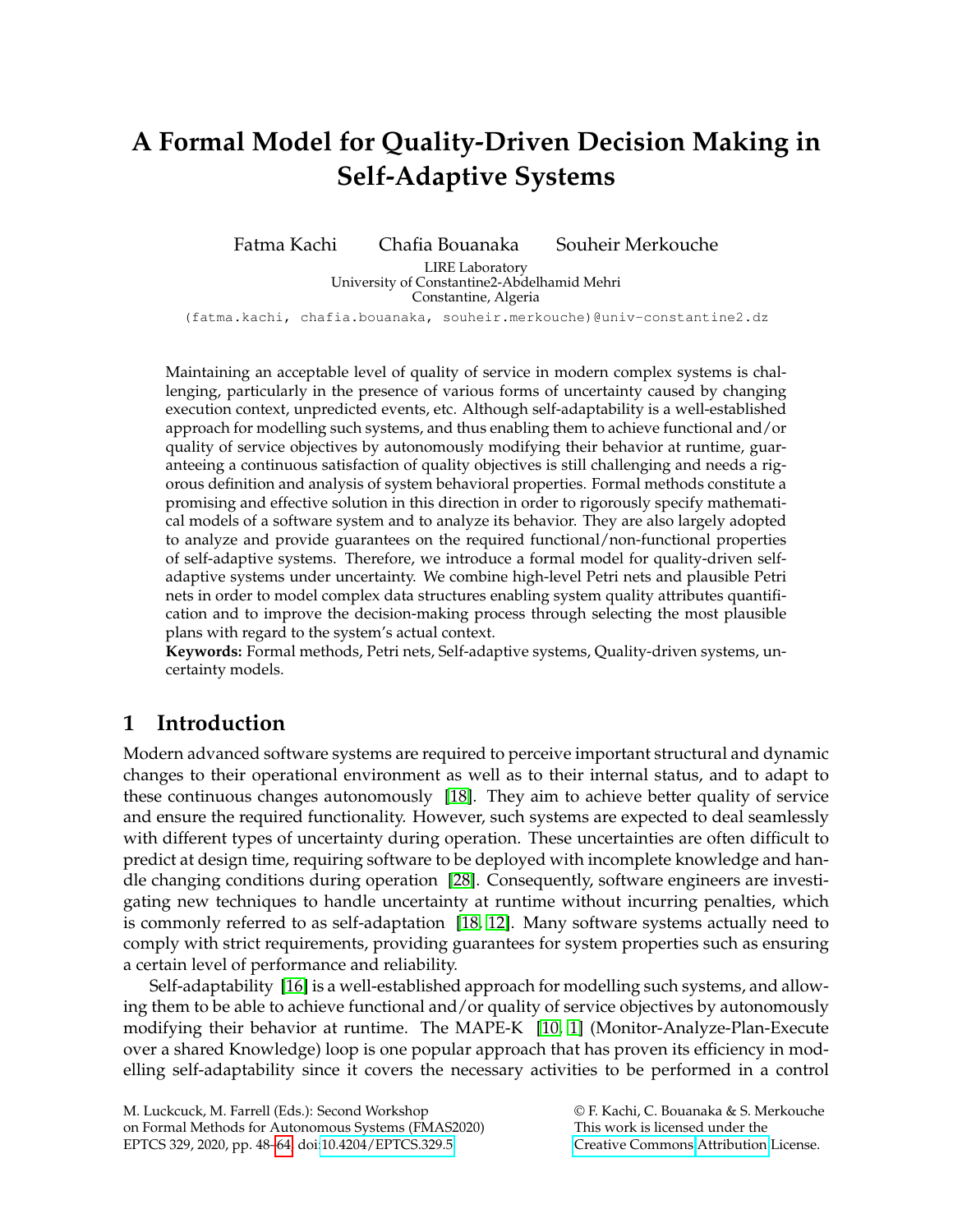loop. However, uncertainty is a fundamental challenge of SASs (Self-Adaptive Systems). It involves not only system requirements but also its execution context and affects the system quality of service. Therefore, self-adaptation mechanisms driven by quality modify system behavior dynamically. Albeit there has been extensive research to address uncertainty in SASs [\[24,](#page-16-3) [19,](#page-16-4) [21\]](#page-16-5), there is no focus on proposing solutions to identify uncertainty at different levels of the decision-making process and considering it when modelling the SASs. Besides, the main focus has been on achieving adaptations without determining their side effects on the overall system qualities. Moreover, existing approaches do not allow choosing the most appropriate adaptation plan in terms of the best side effects.

The engineering of quality-driven self-adaptive systems, evolving under uncertainty, needs to consider the above issues. Besides, designing this type of systems requires a verification and validation phase using formal methods and tools so that the model can be analyzed with regard to quality. Formal methods constitute a promising and effective solution to rigorously specify mathematical models of a software system and analyze its behavior. They are also largely adopted to analyze and provide guarantees on the required properties of self-adaptive systems. In this field, Petri nets [\[27\]](#page-16-6) have shown their ability as a powerful tool for modelling and verifying complex systems, a number of variants have also been introduced to help modelling uncertainties, such as fuzzy Petri nets [\[20,](#page-16-7) [29\]](#page-16-8), possibilistic Petri nets [\[17\]](#page-15-4), etc.

In this paper, we introduce a formal model for self-adaptive systems evolving in dynamic environments and execution contexts. We mainly leverage a MAPE-K loop-based model, combining high-level Petri nets (HLPNs) and plausible Petri nets (PPNs), for the design of quality driven systems under uncertainty. Although PPNs allow managing uncertainty and guiding the decision-making process, they do not support the complex data structures that are necessary to enable the quantification of system quality properties. To this end, we exploit the expressive power of HLPNs. We mainly extend the model proposed in [\[5\]](#page-15-5) to capture uncertainty by combining PPNs with the already used HLPNs. The basic approach does not consider the uncertainty concerns in the decision-making process. It does not also allow representing complex information and characteristics of a dynamic system owing to the use of ordinary Petri nets. In addition, the separation of concerns between system qualities may lead to negative side effects. Therefore, we use HLPNs to represent complex systems and data structures; and PPNs to assist the decision-making phase in selecting the best plans in the presence of uncertainty.

The remainder of this paper is structured as follows. Section 2 recalls basic concepts on Petri net types involved in our model. Section 3 discusses related work on modelling SASs and tackling the problem of uncertainty. Section 4 formally describes the proposed model and its components, the latter is illustrated and validated through the problem of the aircraft planning in Section 5. Finally, Section 6 concludes the paper.

## **2 Background**

Petri nets have been initially proposed to model the behavior of a dynamic system with discrete events [\[6\]](#page-15-6); they have then undergone several evolutions and variants [\[15,](#page-15-7) [9,](#page-15-8) [2,](#page-15-9) [26\]](#page-16-9) to cover more concerns in system modelling and analysis. In what follows, we present two types of Petri nets to be used in this work, high-level Petri (HLPNs) nets and plausible Petri nets (PPNs). To facilitate the understanding of our approach and the usefulness of Petri nets types to be adopted, we give only an informal description of what they are and their purpose; we refer the readers to [\[15,](#page-15-7) [8\]](#page-15-10) for formal definitions and more details.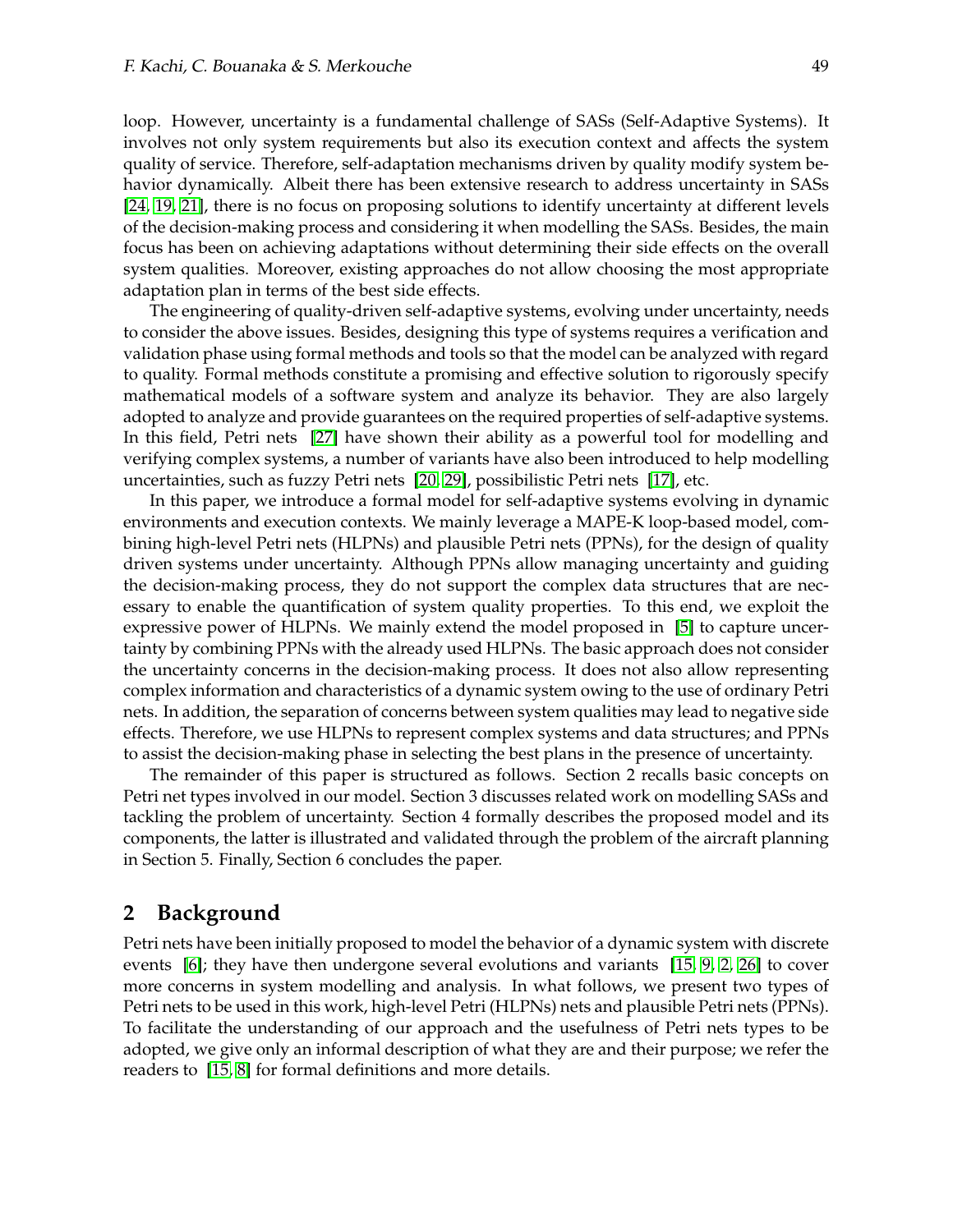#### **2.1 High-Level Petri Nets (HLPNs)**

HLPNs are a well-defined semi-graphical technique for the specification, design and analysis of systems. HLPNs are applicable to a wide variety of concurrent discrete event systems and in particular distributed ones. Generic fields of HLPN application domains include: requirements analysis; development of specifications; modelling business and software processes; simulation of systems to increase confidence; formal analysis of the behavior of critical systems; development of Petri net support tools, etc. [\[15\]](#page-15-7).

An HLPN is made up on a set of nodes (i.e. places and transitions) and a set of arcs connecting places to transitions and vice versa as in an ordinary Petri net but is extended in the following way: each place is associated with a place type and can contain a collection of tokens corresponding to that place type. Transitions are dotted with boolean expressions (for example,  $x < y$ ) called guards. Additionally, arcs are inscribed with expressions called arc annotations; expressions may contain constants, variables, and function images. An expression is evaluated by assigning values to each of its variables. Whenever an expression evaluates to true, a multiset of tokens is produced in the output places of the corresponding transition according to arc's weights and types.

#### **2.2 Plausible Petri Nets (PPNs)**

The combination of the principles of Petri nets with the foundations of information theory resulted in a new model for Petri nets, called plausible Petri nets (PPNs) [\[7,](#page-15-11) [8\]](#page-15-10); which are a hybrid variant of Petri nets composed of two types of places and transitions, namely, symbolic and numerical, in order to describe both discrete and continuous behaviors of a system. In the symbolic subnet, the discrete behavior is described using regular tokens, while in the numerical subnet, continuous or numerical behavior is described with tokens that carry information about the states of variables. A state of information about a given variable is the probability density function (PDF) of *x* over  $\chi$  [\[22\]](#page-16-10), where  $\chi$  is the state space of a stochastic variable *x*. For a numerical transition, it can fire when the conjunction between all its input places' states of information and the transition's states of information is possible. For a mixed transition, both conditions of symbolic and numerical transitions must be satisfied. Firing transition's effect for the numerical places is a state of information consisting of a disjunction of the previous state of information, and the information produced after firing the transition (conjunction of state of information within the transition and its input places). For more details on PPNs, the reader is referred to [\[9\]](#page-15-8).

The main feature of PPNs resides in their efficiency to jointly consider the evolution of a discrete event system together with uncertain information about the system state using states of information [\[8\]](#page-15-10). They provide a mapping between the possible numerical values of a state variable and their relative plausibility, hence giving greater versatility for representing uncertain knowledge using a more principled approach [\[9\]](#page-15-8).

## **3 Related work**

Over the past years, researchers have developed a large body of work to formally model selfadaptive software systems and many approaches have shown remarkable progress in providing solutions to mitigating uncertainties in these systems using various formal approaches.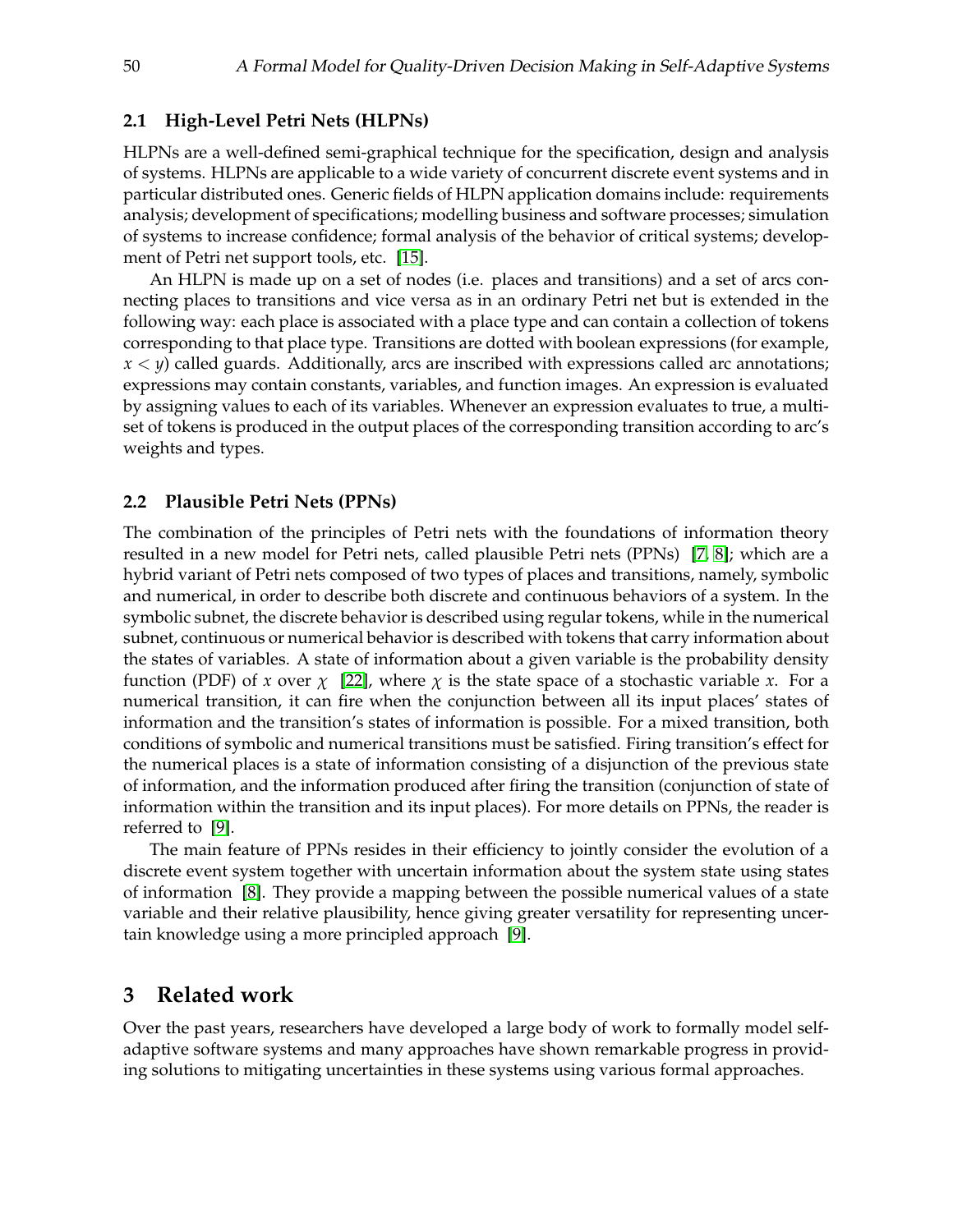In [\[5\]](#page-15-5), the authors proposed a formal framework, based on HLPNs, to model a distributed self-adaptive system. In particular, the framework shows how the most significant concepts related to self-adaptation can be formally specified in terms of HLPN, and how structural changes implemented by multiple control loops can be described in a natural way. A twolayered architecture is adopted; it ensures a clear separation between the managed and the managing systems. The HLPN emulator is capable of representing the system dynamics; for this purpose, the basic Petri net is encoded in the emulator marking. The managing system is defined by a collection of MAPE-K control loops, specified using HLPNs. To implement sensors and actuators, the read and write API primitives are used. The approach is consistent and based on well-established formal methods. As such, it takes advantage of consolidated analytical techniques. However, a major drawback of this approach is that it does not consider uncertainties to be faced in the decision-making phase. This leads to poor system performance. Hence when choosing an adaptation plan, the system lacks global knowledge changes to be performed and therefore is unable to determine the negative effect of each plan in order to choose the best one. Besides, it does not allow modelling complex systems due to the use of ordinary Petri nets for modelling the managed systems.

In [\[24\]](#page-16-3), an approach called Simplex Control Adaptation (SimCA\*) is presented, it allows building self-adaptive software systems that satisfy multiple STO-reqs – a combination of Sreqs (stakeholder requirements), T-reqs (threshold requirements), and O-reqs (optimization requirements) in the presence of different types of uncertainty. SimCA\* has dedicated specific components to monitor changes in the underlying system or its environment and adjust the adaptation logic accordingly to deal with different types of uncertainty. The main contribution of SimCA\* is in applying formal techniques to adapt the behavior of software systems, which is one key approach for providing correctness guarantees. Formal analysis in SimCA\* is based on an equation-based model of the software system and leverages on guarantees provided by basic SimCA [\[23\]](#page-16-11). This analysis is complemented by an empirical evaluation that demonstrates that SimCA\* achieves the required quality goals. Although this approach deals with uncertainty and offers correctness guarantees, it does not support systems and uncertainties modelling.

In [\[9\]](#page-15-8), the authors provide a framework for modelling self-adaptive expert systems (SAeSs) using Petri nets. The Petri nets used here are called plausible Petri nets combined with Bayesian learning principles. PPNs model uncertainty through information states, which provide a map between the possible numerical values of a state variable and their relative plausibility. This methodology is primarily used in SASs that deal with uncertainty, for monitoring system infrastructure assets. This model allows systems to handle uncertainties and to adapt to their occurrence; applying Bayesian learning particularly allows generating new adaptation decisions, which is a suitable solution for the adaptation problem. However, since it uses symbolic subnet which accounts for the discrete behavior of the system using regular tokens, as for ordinary Petri nets, it does not allow representing complex structured data and thus complex systems.

In [\[14\]](#page-15-12), a new type of Petri net based on neural networks to model adaptive software systems was presented. It is an extension of hybrid Petri nets by embedding a neural network algorithm into them on particular transitions; system adaptation is realized through the learning ability of neural networks. The proposed model considers the runtime environments and ensures that components collaborate to make the suitable adaption decisions while the computing happens locally. We highlight that the model is more efficient than traditional optimization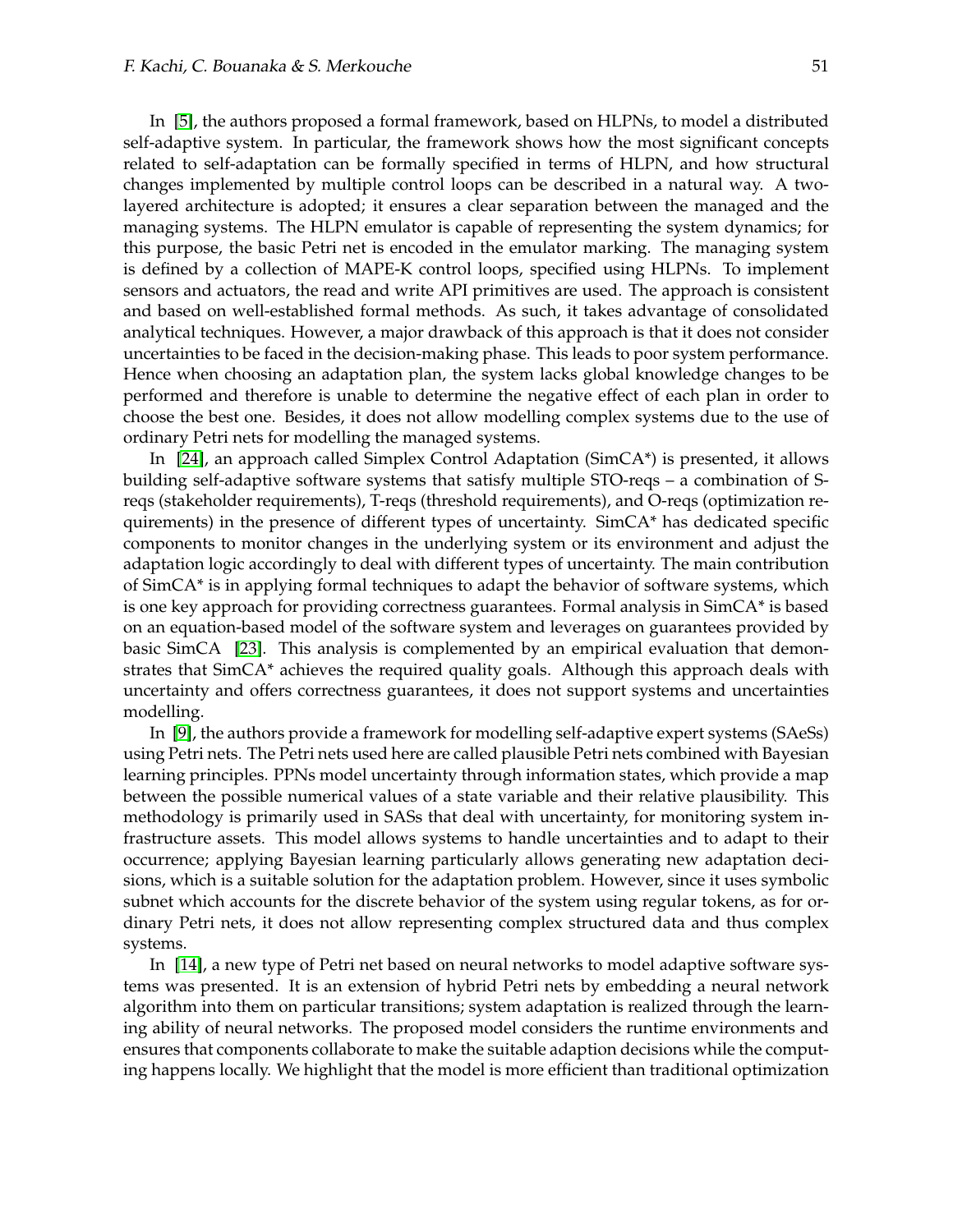solutions since it is able to not only process runtime data and make decisions, but also model the behavior of software systems. A major drawback of the proposed model is that it does not allow new decisions to be made, i.e. adaptation actions have to be defined statically, in addition to the conditions for their selection, which is a difficult and costly task in the case of complex systems.

Although some of the models presented in this section inspired us to define our model, none of them allow both modelling self-adaptation and managing uncertainty at the same time. So, we can conclude that:

- Models dedicated to self-adaptive systems modelling do not generally allow the generation of new decisions, but rather the decisions are encoded beforehand and the system deduces which one to apply according to the actual context changes. Thus, when new events occur, the system does not know what to do. Moreover, the system's external environment is generally discarded, since in most cases only system resources are considered as its execution context.
- Models dedicated to managing uncertainty are in most cases hybrid Petri nets that support the modelling of discrete and continuous events affecting the system, they are usually specific to a particular type of systems, giving rise to difficulties in their reuse and do not support the modelling of more complex systems.

## **4 Proposed model**

With the emergence of complex systems, ensuring their effectiveness and efficiency is very difficult due to variations in their execution contexts and evolution in their requirements. Through self-adaptation, a system is able to cope with these contextual and environmental changes, and hence adapting to the new conditions in which it evolves. However, in the case of a qualitydriven self-adaptive system, the major difficulty lies in selecting the most appropriate adaptation plans, adaptation actions and side effects that ensure and maintain the required system global qualities. Consequently, one major challenge is to deal with and to be able to exploit such uncertainty to dynamically adapt the modelled system. In this paper, we aim to combine HLPNs and PPNs to model quality-driven systems under uncertainty while considering the necessary artifacts to quantify system qualities and guide the decision-making to select the best plans with regard to quality attributes.

## **4.1 Overall architecture**

In [\[5\]](#page-15-5), HLPNs were adopted to formally model distributed self-adaptive systems. Although the two-layered architecture defined in [\[5\]](#page-15-5) ensures a clear separation between the managed and the managing systems, its major drawback is that it does not consider the uncertainty concerns in the decision-making process. It also does not allow representing complex information and characteristics of a dynamic system owing to the use of ordinary Petri nets, which manipulate a single type of tokens and thus lack the necessary expressive power to model the managed system and its execution context. In addition, the managing system is defined by a collection of MAPE-K control loops, specified by means of HLPNs, in order to define a loop for each adaptation concern or quality. Such separation of concerns between system qualities may lead to negative side effects i.e. when the system tries to improve one quality, it may negatively alter other ones.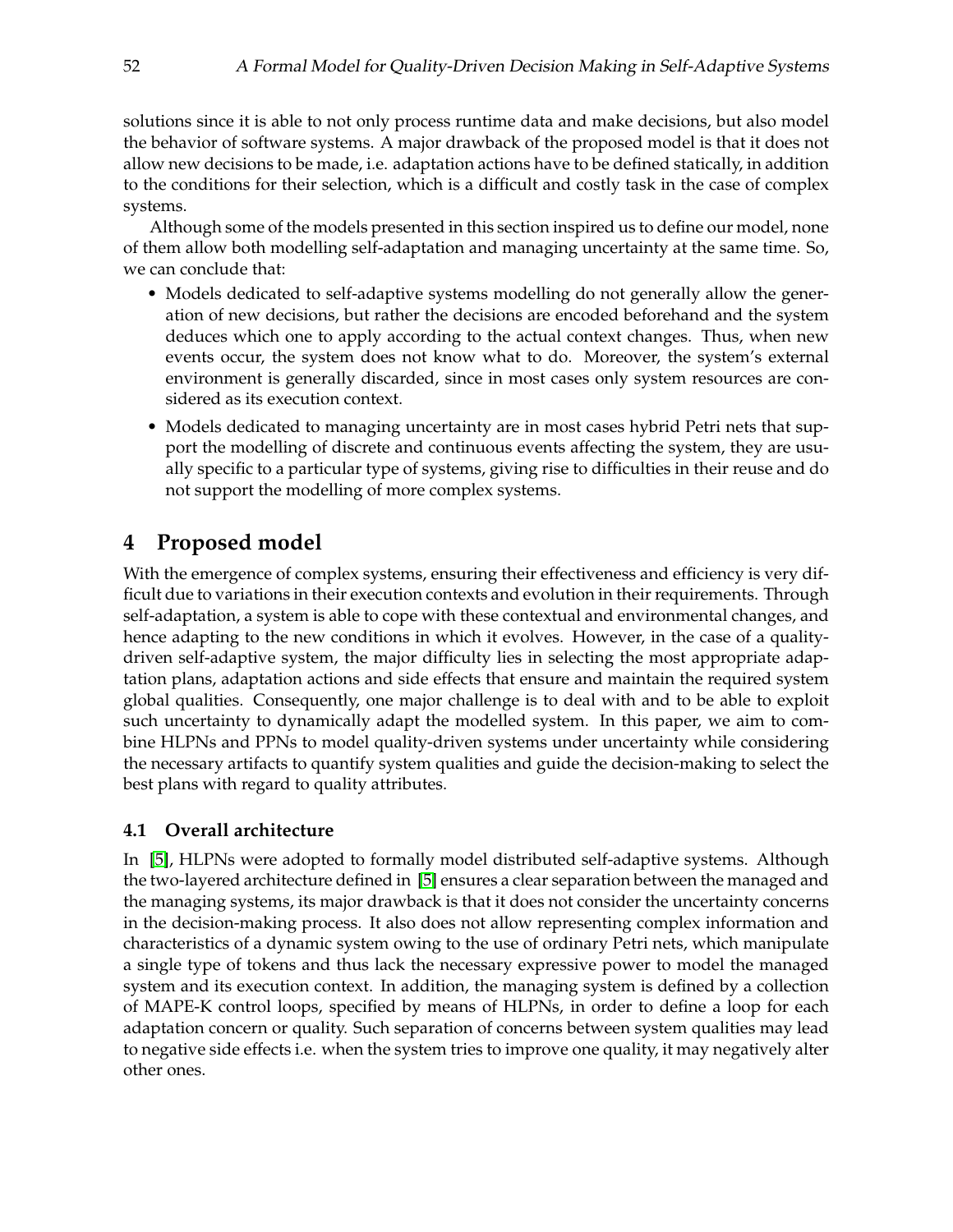

<span id="page-5-0"></span>Figure 1: Approach Overview.

In our approach, we adapt and extend the model proposed in [\[5\]](#page-15-5) to formally model qualitydriven systems under uncertainty and to maintain several qualities. Our objectives through this extension are:

- to mitigate uncertainties in order to ensure the continuous satisfaction of system qualities as effectiveness, efficiency, reliability...
- to assist the decision-making process while selecting the proper adaptation plans in order to maintain the desired quality of service.
- to improve the model expressiveness and allow representing more complex information of a dynamic system; the managed system and its environment for instance.

To achieve these objectives and be able to model a quality-driven SAS, we need to firstly identify the overall qualities of the system, and then determine the system characteristics that allow their quantification as well as the contextual uncertainties that affect the system behavior. System qualities may include safety, which informally require that something bad will never happen, and efficiency, which means that the system will select the most efficient adaptation plans. We will explain these qualities in more detail in section 5. To this end, we combine HLPNs and PPNs; where HLPNs intervene in the definition of data flows through expressions and annotations; this feature will be exploited to quantify the observed qualities among the different elements of the model. On the other hand, PPNs are used to assist and improve the decision-making process and hence determine the most appropriate plans; we mainly exploit the plausibility concept of PPNs to select the most appropriate plan for an adaptation condition. We point out that, contrary to the approach adopted in [\[5\]](#page-15-5), we model the managing system through a single control loop in order to predict and treat negative side effects of the adaptation plans on the system global qualities. Figure [1](#page-5-0) depicts an overview of the proposed model which is an extension of the basic structure of the architecture proposed in [\[5\]](#page-15-5) in the following directions: (1) the monitored layer is modelled by a HLPN rather than an ordinary Petri net and (2) for the control layer, the emulator is extended to support HLPNs that are also used to represent the MAPE-K elements except the planner (P) which is represented by a PPN.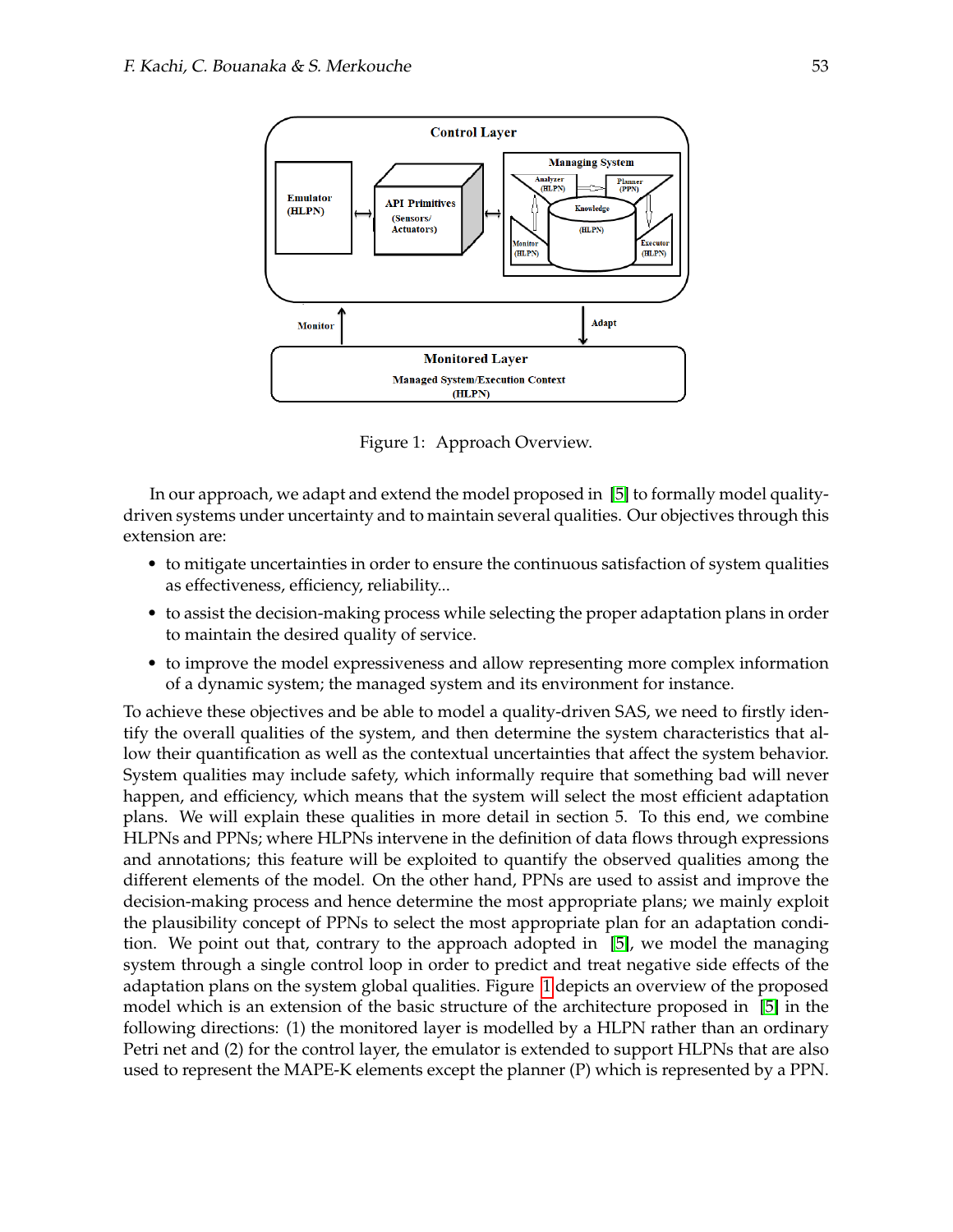This model provides a rigorous means to specify systems, ensure the continuous satisfaction of their quality and perform adaptations using the most appropriate plans.

#### **4.2 Monitored layer**

It encloses the definition of the managed system and its operating environment. We adopt HLPNs to model the monitored layer, it describes the global behavior where places model the managed system states or the context elements; transitions model actions to be performed by the system; tokens hold information about the element being modelled in that place and accept any data structure, which is the major benefit of HLPN in addition to the concept of expressions that allows quantifying system qualities.

#### **4.3 Control layer**

The control layer is generic and parameterized by the monitored layer, the quality objectives and adaptation actions. It contains (see Figure [2\)](#page-7-0) the emulator, the managing system which is a combination of HLPN and PPN and the API consisting of a set of read/write primitives represented by HLPN transitions. These components provide specific roles to achieve a clear separation of concerns. To take charge of and be able to manipulate the HLPNs concepts, we have also extended and updated the API and the emulator elements; we give in what follows a brief description of the use of the emulator and the API elements (for the full description see [\[5\]](#page-15-5)).

The emulator is used to encode the monitored layer in a specific structure modelled by an HLPN to be manipulated by firing transitions connected to places. In the emulator, each place gathers a set of elements of the managed system which are: places of the managed system together with their markings, its transitions with their guards, the input arcs with their expressions, and the output arcs with their expressions; so it has 4 places. This representation allows and facilitates the use of the API; executing the API primitives invokes the firing of the monitored layer transitions and/or adaptation of its structure. In the emulator model, the single transition move, whenever it fires, triggers the firing of a transition in the monitored layer being emulated. The emulator is connected to the managing system by means of an output arc from the transition *move* to the place *initM* of zone M in Figure [2.](#page-7-0)

The API is a set of primitives that allow reading as well as modifying the Petri nets of the monitored layer. The primitives are used inside the MAPE-K control loop to simulate the sensing and actuating actions upon the monitored layer. Each primitive is formalized by a HLPN transition (connected to specific places of the emulator) which reads or modifies the encoded Petri nets associated with the managed system in a consistent and atomic manner.

The managing system is a MAPE-K control loop specified in terms of a combination of HLPNs and PPNs sharing the same knowledge where the quantification of the observed qualities is carried out using the data flow defined by the HLPNs and the decision-making phase or the planner element is extended to assist it in selecting the best plans in the presence of uncertainty using PPNs. An overview of the managing system detailed structure is given in Figure [2](#page-7-0) where blue places and transitions are plausible and the black transitions are the cross-zone transitions; it will be detailed in the following sub-sections.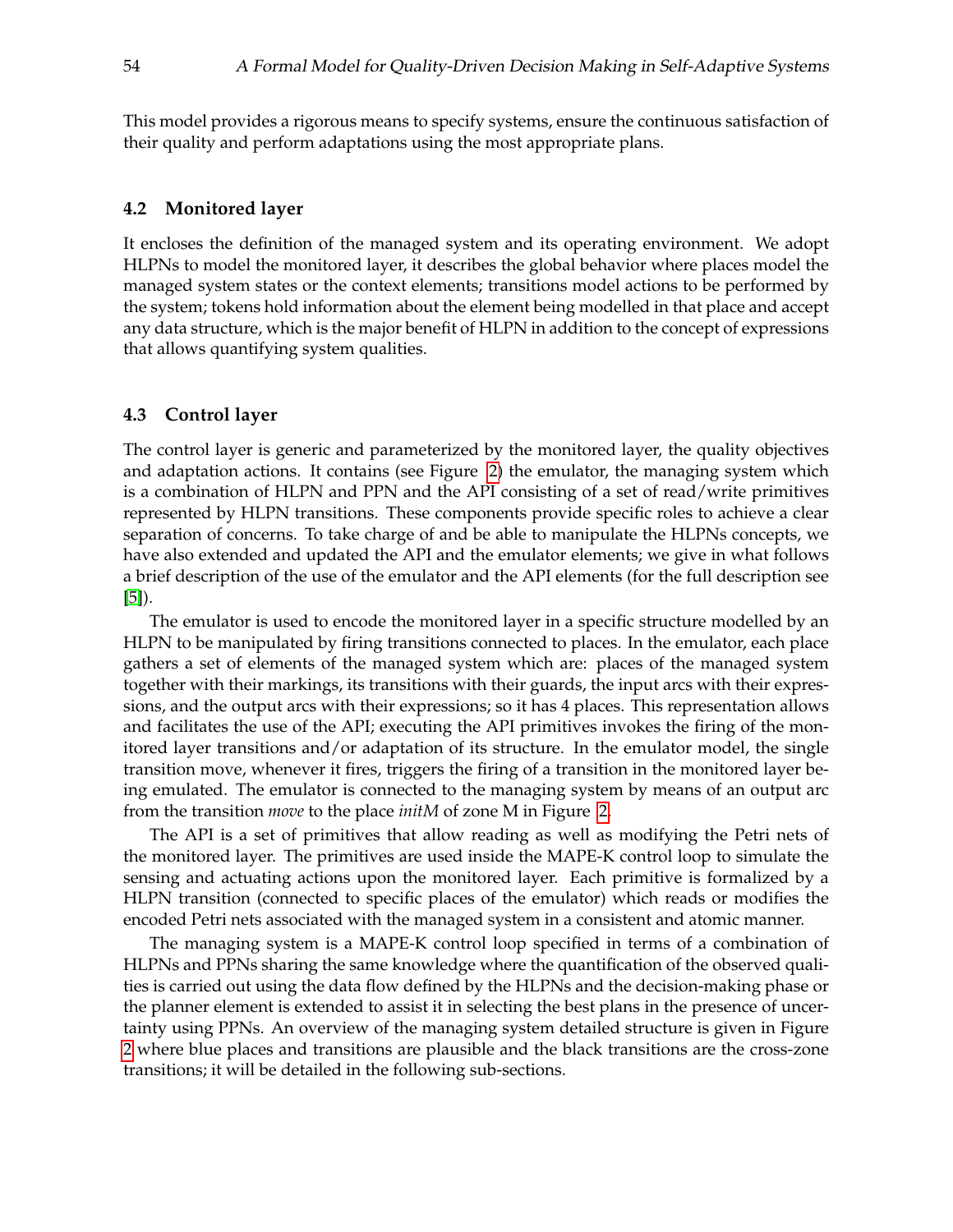

<span id="page-7-0"></span>Figure 2: Detailed View of MAPE-K loop.

#### **4.3.1 Knowledge**

Since the managed system is subject to and impacted by changes in the internal/external contexts, it is inevitable to monitor them to maintain the required quality. Therefore, these contexts are represented as data hold in places of zone K (see Figure [2\)](#page-7-0). Places *SysPro*<sub>1</sub>, *SysPro*<sub>2</sub> define system properties, places  $EnvPro_1$ ,  $EnvPro_2$  define the current environmental properties; this data is collected and updated by the monitor element. Updates in a contextual element may provoke violation of some system quality. The contextual element is thus considered to be an influential element and will be used to determine the adaptation actions to be performed. The *Plans* place contains all possible adaptation actions that are necessary to maintain the system qualities. These actions are rules of the form condition/action.

#### **4.3.2 Monitor**

It is responsible for collecting the monitored data from the internal and external contexts of the managed system by executing transitions *getSysPro*<sub>1</sub> (*getSysPro*<sub>2</sub>, ...) for the system internal context and *getEnvPro*<sup>1</sup> (*getEnvPro*2, ...) for the system external context; these transitions refer to the read primitive of the API. Then, it quantifies system quality based on the characteristics of the underlying system represented by the HLPN concepts, arcs weights and place markings; the result which is a multi-set of tokens, each one representing a system property together with its actual value, is saved in the quality place.

#### **4.3.3 Analyzer**

The Analyzer element is in charge of analyzing system qualities, it represents zone A of Figure [2](#page-7-0) and is triggered by the firing of the cross-zone transition that removes tokens from the source zone and puts them into the target zone, the *startA* cross-zone transition removes tokens of the *quality* place from zone M and puts them into zone A in the *quality* place. The transition called *verification* has as input the actual quality value and the required quality (the quality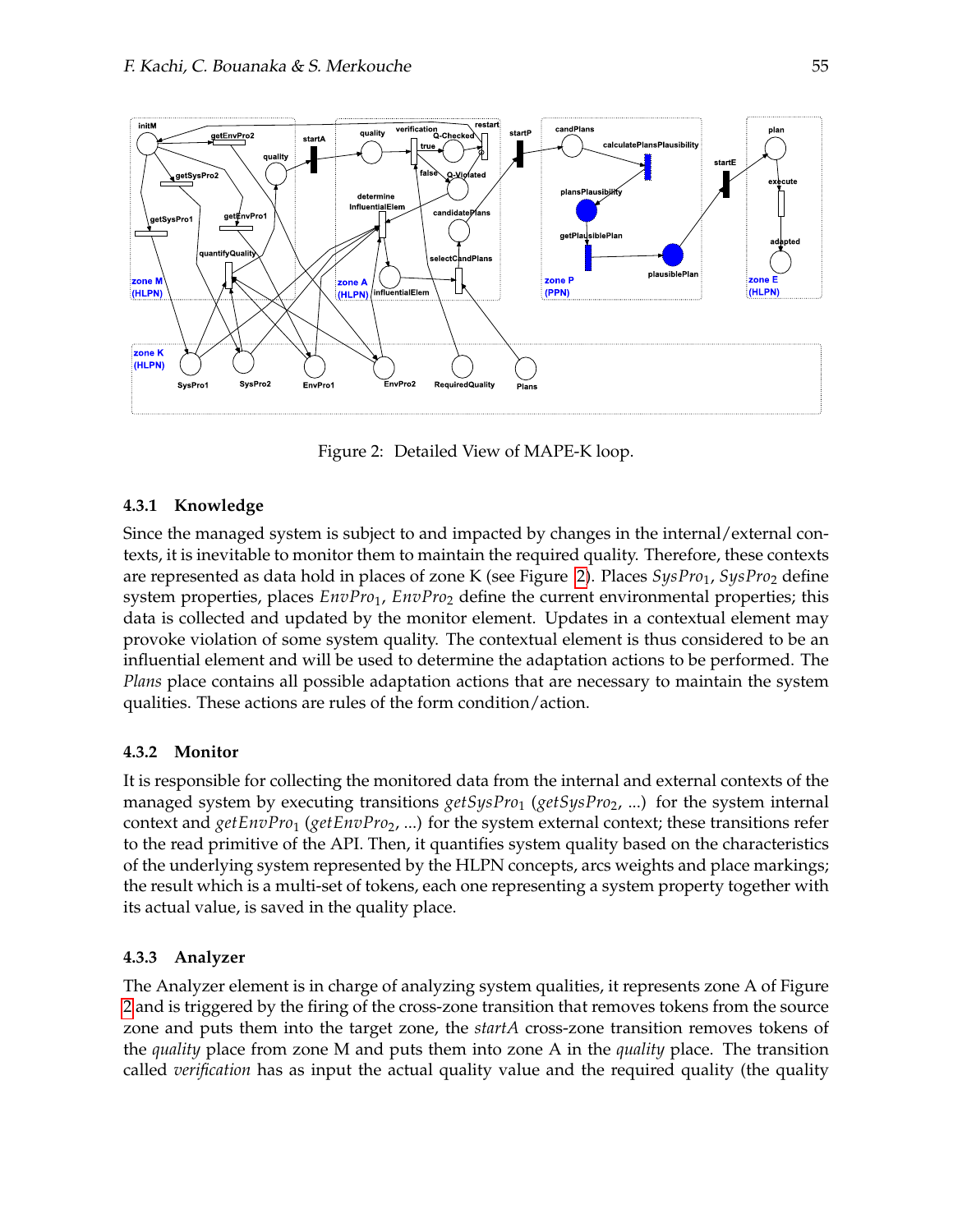threshold). Depending on the comparison of the two values, its firing determines whether an adaptation is required or not. Whenever an adaptation is required, a step for determining the influential element is done by firing the *determineInfluentialElem* transition; since the system quality is affected by contextual elements and quality requirements. The result of this step is used as an input to select the adaptation plans that may restore the system quality. Concretely, the *selectCandPlans* transition allows selecting the candidate plans to carry out an adaptation according to the actually identified influential element, which might appear in the transition guard. At the end of the analysis phase, the analyzer triggers the planner and transmits the candidate plans to the planner using the cross-zone transition *startP*.

#### **4.3.4 Planner**

Its task is to select the proper adaptation plan from a set of candidate plans with regard to quality requirements. The Planner element is defined via a PPN which models the decision-making process and facilitates the selection of the most plausible plan to be performed in order to both restore the violated quality attribute and maintain the rest of system qualities, i.e., avoid negative side effects. The plausibility of each candidate plan is calculated, via the *calculatePlansPlausibility* transition of Figure [2,](#page-7-0) on the basis of the managed system data and the considered plan side effects on the other properties and the overall quality of the system. The most plausible plan is finally selected and transmitted via the *plausiblePlan* place to the executor element.

#### **4.3.5 Executor**

It executes the selected adaptation plan through the *execute* transition of Figure [2,](#page-7-0) representing the write primitive of the API. In fact, the managed system structure (places and transitions of the HLPN associated to the managed system) could not be changed but are rather the system characteristics, i.e., information contained in the tokens and the weight of the arcs.

The managing system cycle iterates periodically to ensure the continuous satisfaction of the system overall qualities. The various concepts introduced by the proposed model will be illustrated via the aircraft planning case study in the next section.

## **5 Case Study: Aircraft Arrival Planning**

In order to clarify the proposed model and examine its effectiveness and efficiency, we consider the problem of aircraft planning, we first describe the problem and, identify and quantify its qualities. Then, we detail its modelling.

#### **5.1 Problem Description**

Planning and managing air operations is becoming increasingly complicated because of their congestion, but it is essential to optimize airport capacity. In order to ensure continuous traffic on the runways and to maximize the use of the airport infrastructure, a minimum level of queuing and optimal planning is required. However, the dynamics of delays and their propagation are essential elements when assessing the performance of airports [\[11\]](#page-15-13).

Planning consists of assigning each aircraft a runway, a gateway, a pair of a terminal and a gate; consisting of the parking zone of an aircraft, to complete its departure/landing procedure. This task is usually performed as desired on the day of landing, taking into consideration two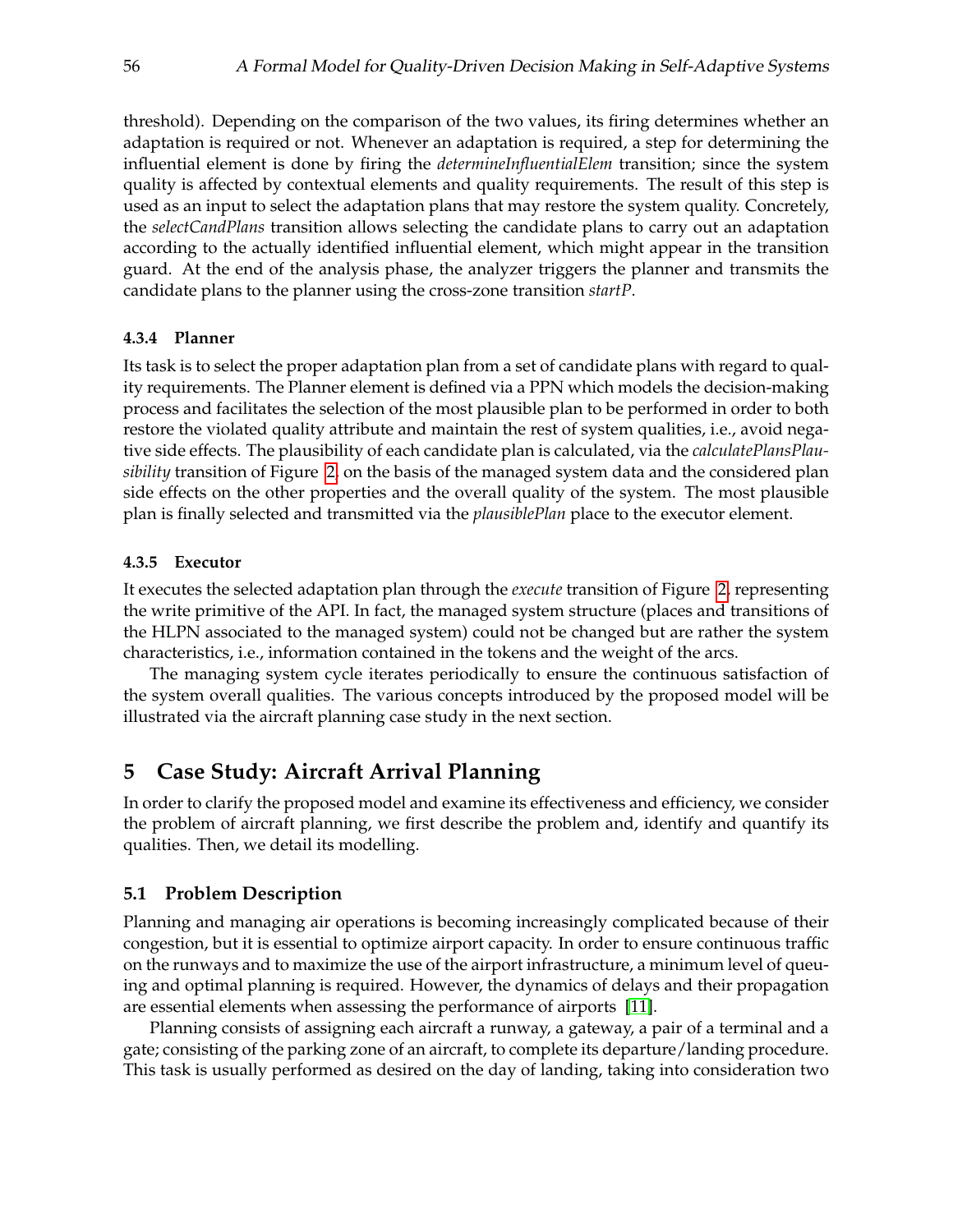main characteristics: capacity optimization and arrival/departure safety within the airport. However, a significant number of unexpected events can occur and alter this planning and thus require its update, we can cite:

- An aircraft can arrive either later or earlier than planned. As a result, the resources allocated to it may be unavailable. The problem in this case is: should it wait until the resource is released, or should it be assigned to another resource? In this case, another question arises: which is the most efficient solution? And what are consequences on the rest of the planning, i.e., the other aircraft?
- Change of wind direction also impacts the assigned runways since an aircraft has to land with the wind direction. If the wind direction suddenly changes, would there be enough time to redo the landing plan for a set of aircraft without causing delays?
- Other events can also occur suddenly affecting the planning, such as a resource break down, or an aircraft occupying a resource longer than was estimated, adverse weather conditions, etc.

These events lead the planning system to behave in an uncertain manner; our objective throughout this paper is to manage these uncertainties by defining a model that is capable of adapting and updating the aircraft planning in the presence of a changing environment or context, but still maintaining safety and efficiency constraints. For the air operations, safety concerns maintaining a minimum separation between two consecutive aircraft, i.e., It is necessary to ensure that a certain distance always separates two consecutive aircraft according to their types. The efficiency of the air operations is achieved by minimizing delays. Efficiency consists of choosing an available resource that reduces or prevent the delays. Although these constraints are statically checked during the initial planning, they need to be verified again due to alterations and updates of the effective planning.

In this case study, we are interested in the aircraft arrival management system and its subsequent problems. The problem of arrival sequencing and scheduling at a given destination airport has been studied for several decades [\[13,](#page-15-14) [3,](#page-15-15) [4\]](#page-15-16). The aircraft is indeed moving in a constrained and potentially congested space. The arrival procedure consists of five phases: approach is the starting point of the procedure, i.e. the aircraft enters the airport zone; sequence consists of assigning a sequence number to the aircraft, as soon as it gets confirmation that the runway is clear, the aircraft flies to that runway; landing means that the aircraft has arrived at the runway and is landing; taxiing consists of rolling the aircraft to the terminal on its assigned track; and parking is the final phase; the aircraft has arrived at the gate where it is programmed to park.

## **5.2 A self-adaptive structure for the Aircraft planning system**

Our proposed model is general and can be applied in several areas and on different cases. However, in order to be able to apply it to a given case study, we first project it on that case study and identify the necessary parameters of the control layer.

#### **5.2.1 Modelling the aircraft arrival procedure**

Figure [3](#page-10-0) represents the monitored layer model of aircraft's arrival procedure. The places *Approached*, *Sequenced*, *Landed*, *Taxied* and *Parked* represent the different phases of the procedure,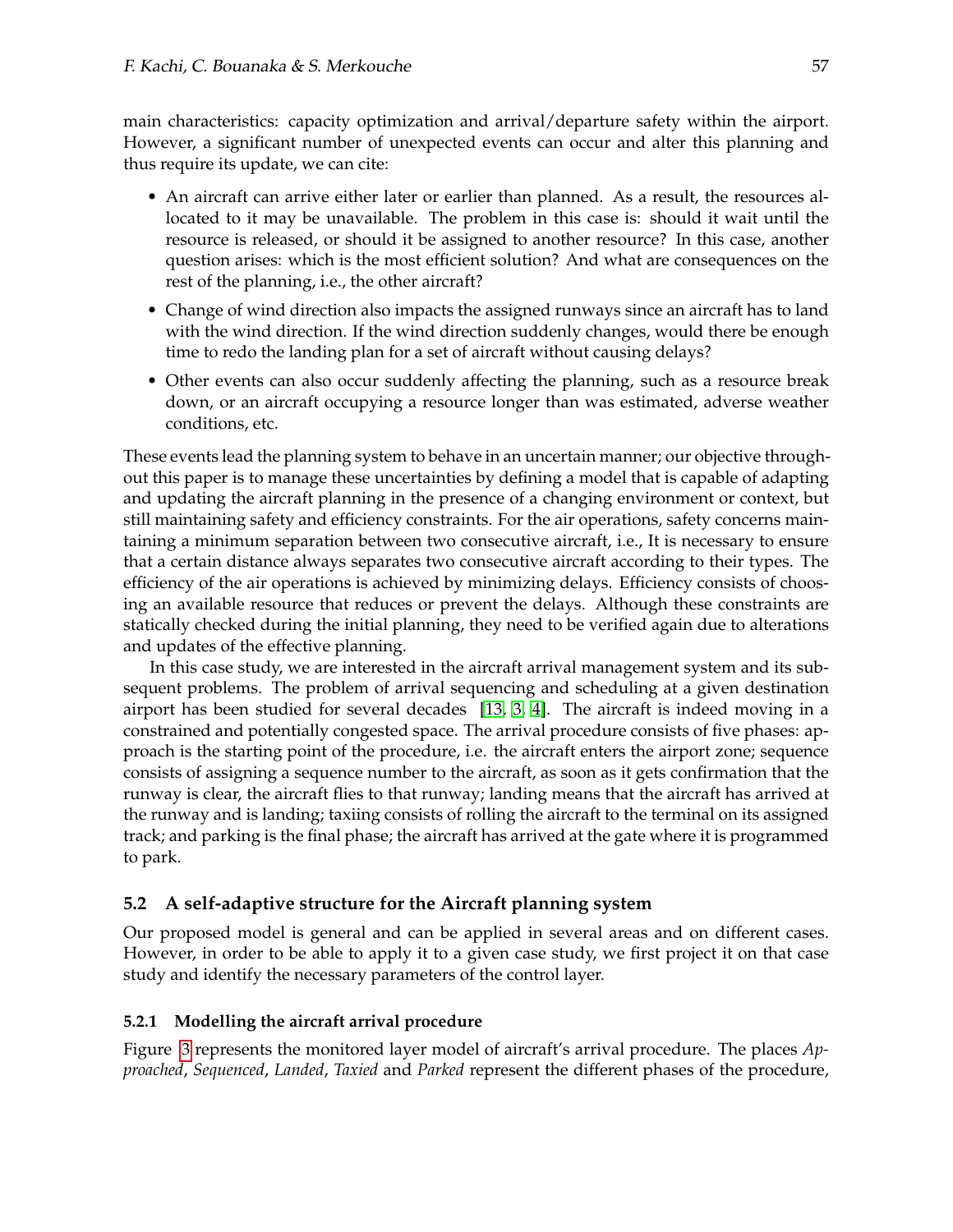

<span id="page-10-0"></span>Figure 3: Formal modelling of the aircraft arrival procedure.

the presence of a token in a given place means that the aircraft has successfully finished the corresponding phase. Aircraft being at the approach phase are passed by a step of checking that they are among those planned, this is illustrated by the *checkAircraft* transition; the planning system retrieves the aircraft information and puts it in the *approached* place and assigns it a sequence number in the *sequenceNbr* place. Places *Sequenced*, *Landed* and *Taxied* constitute the inputs of the MAPE-K loop to check runways, gateways and gate availability and constraints, respectively. Places *planedRw*, *planedGw* and *planedG* represent outputs of the MAPE-K loop; tokens in these places allow the aircraft to realize its activity. Transitions represent the aircraft movement from one phase to another. In this case study, we consider the following data: an aircraft is identified by a tuple  $(id, c, r, g, (k, d), ts, t, tr, tg, tp, tk, tf)$  where *id* is the aircraft identifier; *c* represents the aircraft category (Large (H), Medium (M), Light (L)); *r*, *g*, and (*k*,*d*) represent a runway, a gateway, and a pair of terminal and gate, respectively; *ts* is the time of the aircraft occurrence at the sequence point; *t* is the estimated aviation time to the landing point; *tr* is the planned landing time of the aircraft, i.e., the entrance to the planned runway; tg is the planned time to enter the planned gateway; tp is the estimated taxiing time to arrive at the parking point; *tk* is the arrival time planned to reach the gate; *t f* is the planned exit time of the gate. A runway is identified by (*r*,*rs*,*er*) where *r* is the runway identifier; *rs* is the runway state (free, occupied, or inoperative); er is the identifier of the emergency runway of the actual runway. Generally, when a runway is used, the opposite runway (in direction) is free because of wind constraint. Each gateway is characterized by (*g*, *gs*) where *g* is a gateway identifier; *gs* is the gateway state (free, occupied, or inoperative).

#### **5.2.2 Identifying air operations qualities and constraints**

The main objective of adapting the aircraft planning is to ensure both safety and efficiency requirements. Safety concerns maintaining a minimum separation distance between two consecutive aircraft and mainly avoiding collisions problems. The efficiency constraint refers to reducing delays while assigning resources to aircraft. Therefore, the aircraft arrival planning system aims to define landing plans that ensure the safety of passengers while avoiding delays through selecting the most effective ones.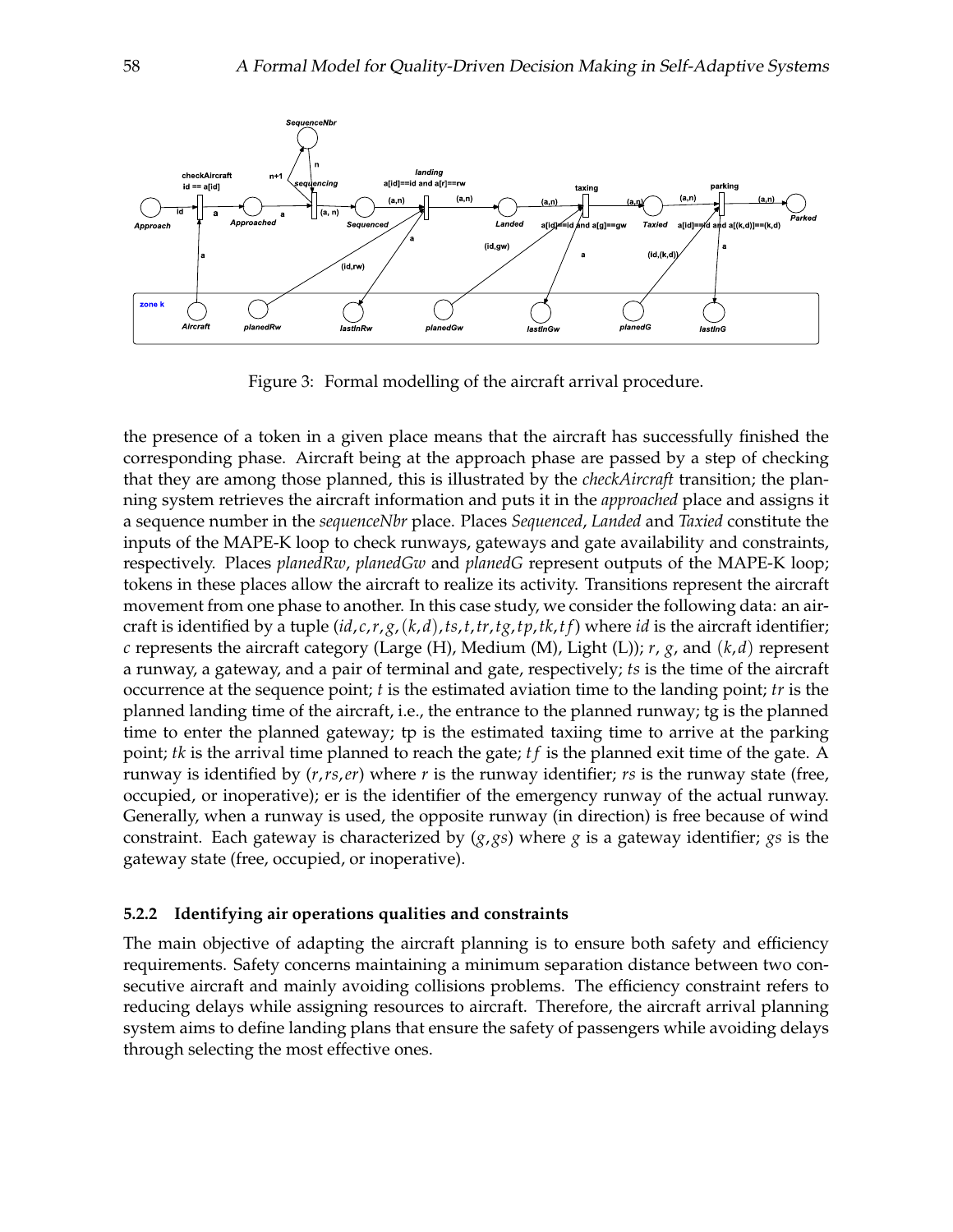| <b>Phase</b> | <b>Separation constraints</b>                 | Description                                                    |
|--------------|-----------------------------------------------|----------------------------------------------------------------|
|              | Landing $S(ai, ai + 1) > tr(ai + 1) - tr(ai)$ | $S(ai, ai + 1)$ is the separation between an aircraft          |
|              |                                               | ai and its successor $ai+1$ , and $tr$ is the aircraft's       |
|              |                                               | planned landing time.                                          |
| Taxing       | $S(ai, ai+1) > tg(ai+1)-tg(ai)$               | $tg$ is the planned time for the entrance of the               |
|              |                                               | gateway for ai.                                                |
|              | Parking $tk(ai + 1) > tf(ai)$                 | <i>tk</i> is the aircraft arriving time to a gate, and $tf$ is |
|              |                                               | its exit time.                                                 |

<span id="page-11-0"></span>Table 1: Aircraft arrival separation constraints.

## **a) Securing the arrival procedure (safety)**

Safety concerns maintaining a minimum separation distance between two successive aircraft at various points in the arrival procedure according to their categories [\[25\]](#page-16-12). In our work, it has been set at one-minute separation for cases not listed in [\[25\]](#page-16-12); the system administrator may still update these parameters. The separation constraint is represented by the place Separation. The analyzer is responsible for checking the arrival procedure safety at various points and then sends the results to the planner; separation constraints are resumed in Table [1](#page-11-0) below.

## **b) Planning effectiveness**

The effectiveness constraint is generally met by allocating new resources to the delayed/affected aircraft, but still maintaining the safety constraint and reducing the delay time. Whenever an aircraft is late, it is obvious that it will complete its procedure after the estimated time causing alterations to the successor aircraft planning and resource occupancy. In this case, it will be necessary to try to find other resources for the successor aircraft to complete its procedure on time. An aircraft may also arrive early, and hence the resources may be not yet available. In this case, new resources have to be found to avoid and reduce its waiting time. A simple measure of the planning effectiveness will depend on the safety and serviceability of the aircraft.

The wind direction metric is also considered; whenever the wind direction changes, aircraft must be reassigned to other runways. Since the opposite runway of a planned one is always unoccupied, the solution consists of switching the landings to the opposite runways while maintaining their order.

## **5.2.3 Maintaining aircraft planning qualities**

With the aim of maintaining safety and efficiency constraints while adapting and updating the aircraft planning in the presence of a changing context, we define the model presented in Figure [4,](#page-12-0) where blue places and transitions are plausible and the black transitions (T1-T12) are the cross-zone transitions. Since the planning system is affected by several events its monitoring is required. Thus data to be monitored is: the wind direction, the airport resources states and the aircraft arrival time that allow determining the separation and the estimated overall time of the arrival the procedure.

In the knowledge zone, several places are shared and used by both the managed and managing sub-systems such as: *Aircraft* place, which contains the planned aircraft, *lastInRw*, *last-InGw* and *lastInG* places; this data is used to calculate the separation distance between two consecutive aircraft in order to ensure the arrival procedure safety and the planning effective-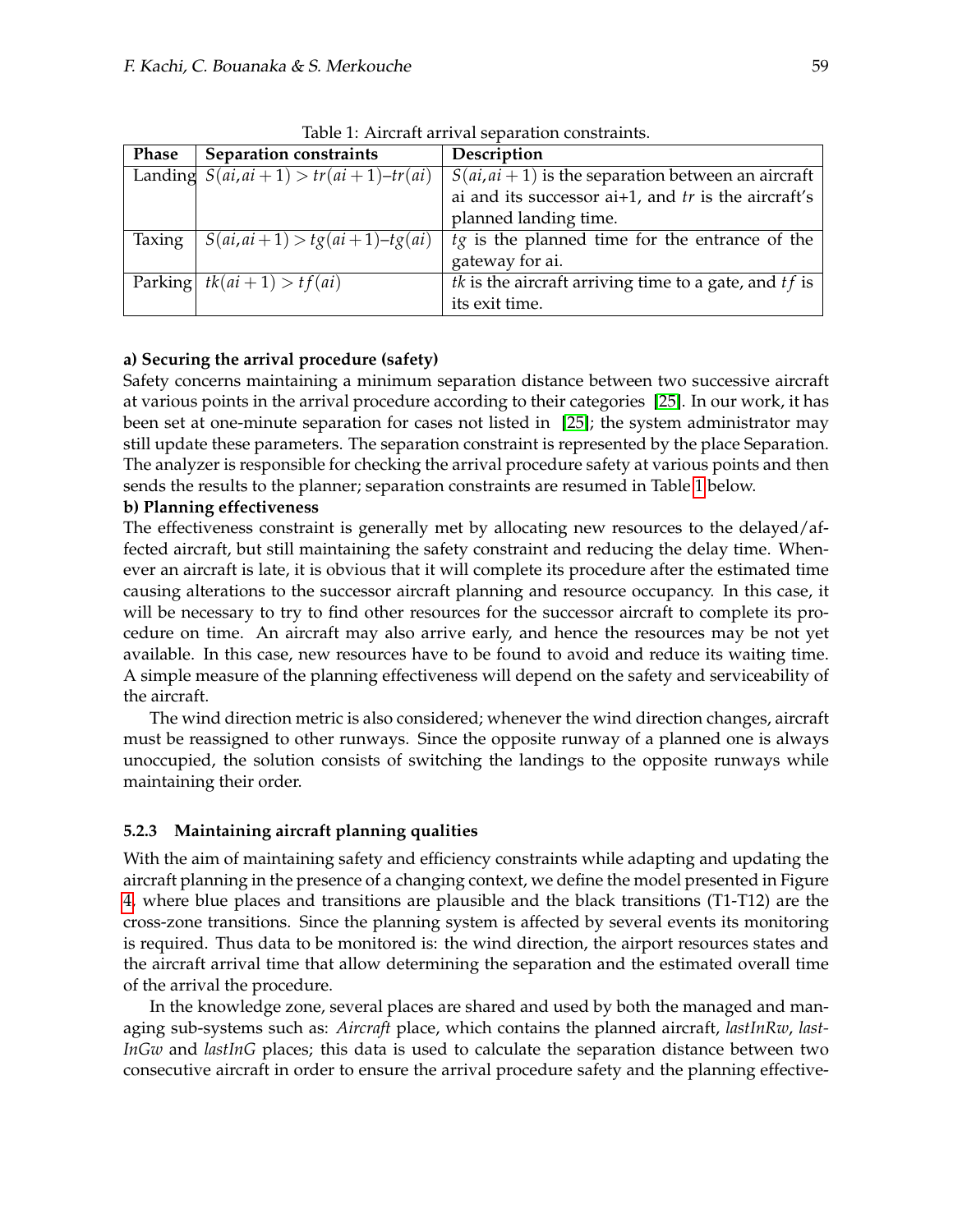

| <b>Inscription</b> | <b>Expression</b>                                    |  |  |  |  |
|--------------------|------------------------------------------------------|--|--|--|--|
| checkRwD           | $a[id] = id$ and $a[r] = ar$ and $a[r] = r$ w[r]     |  |  |  |  |
| checkGwSep         | $a[g]=x[g]$ and $a[c]=c$ and $x[c]=c'$               |  |  |  |  |
| checkG Sep         | $a[(k,d)] = y[(k,d)]$ and $a[c] = c$ and $y[c] = c'$ |  |  |  |  |
| checkRwSep         | $a[r]=z[r]$ and $a[c]=c$ and $z[c]=c'$               |  |  |  |  |
| evalGw             | a, $((a[tr]+a[ta])>(x[tg]+s)$ and $a[g]=g[w[g]$ and  |  |  |  |  |
|                    | g w[gs] !=inoperative)                               |  |  |  |  |
| evalG              | a, $((a[tg]+a[tp]>y[tf])$ and $a[(k,d)]=g[(k,d)])$   |  |  |  |  |
| evalRw             | a, $((a[ts]+a[t])>(z[tr]+s)$ and $a[r]=r_w[r]$ and   |  |  |  |  |
|                    | $r$ w[rs] != inoperative)                            |  |  |  |  |
| $P_Gw$             | (a, min(f(a,m,(c,c',s))), m[g])                      |  |  |  |  |
| $P_G$              | (a, min(f(a,1,(c,c',s))), 1[(k,d)])                  |  |  |  |  |
| P Rw               | (a, min(f(a, n, (c, c', s))), n[r])                  |  |  |  |  |
|                    |                                                      |  |  |  |  |

<span id="page-12-0"></span>Figure 4: Maintaining safety and efficiency qualities of the Aircraft arrival procedure.

ness. For the weather conditions, we considered only wind. The actual available resources of the airport (runways, gateways and gates) are represented by the places *Runways*, *Gateways* and *Gates* respectively.

At the arrival procedure, the system uses the API read primitive *getTokens* to obtain the actual parameters and observe context changes. This primitive is represented by the transitions *getRw*, *getGw* and *getG*. Then, it checks the resource availability, if the aircraft is preparing for the landing phase, a step for checking wind direction is mandatory before landing. The analyzer firstly compares (tr(ai) + S (ai, ai+1)) with (ts(ai+1) +t(ai+1)) where ai is the last aircraft planned on the runway before the actual aircraft ai+1 and  $tr$ ,  $S$  (ai, ai+1), is and t represent the planned landing time, the required separation between the two aircraft, the time of the aircraft occurrence at the sequence point and the estimated aviation time to the landing point, respectively. The verification results are transferred to the planner where the PPN intervenes and the process of choosing a new resource is carried out. So, it calculates the possible release time of each runway by function f represented by the transition *F0* of Figure [4](#page-12-0) where:  $f = tr + s$ ; with s is the separation between two consecutive aircraft obtained from the place Separation and tr is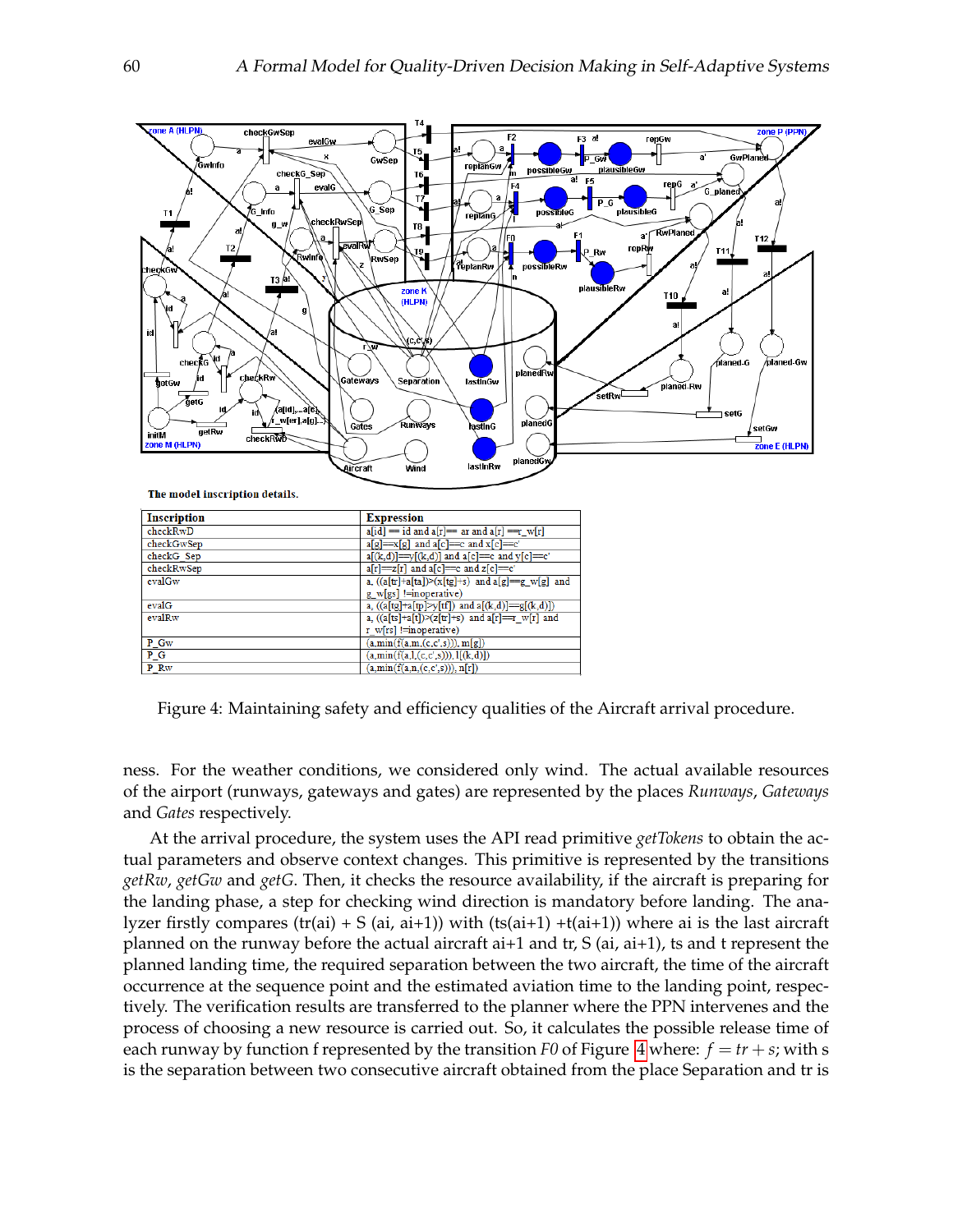| start                                                              |  |  |  |  |  |  |  |  |  |
|--------------------------------------------------------------------|--|--|--|--|--|--|--|--|--|
| recover data                                                       |  |  |  |  |  |  |  |  |  |
| quality check                                                      |  |  |  |  |  |  |  |  |  |
| a quality violation detected Rw                                    |  |  |  |  |  |  |  |  |  |
| adaptation                                                         |  |  |  |  |  |  |  |  |  |
| calculate the possible release time                                |  |  |  |  |  |  |  |  |  |
| runway : 3 release time 10.14                                      |  |  |  |  |  |  |  |  |  |
| runway : 1 release time 10.48                                      |  |  |  |  |  |  |  |  |  |
| runway : 7 release time 6.33                                       |  |  |  |  |  |  |  |  |  |
| runway : 2 release time 3.43                                       |  |  |  |  |  |  |  |  |  |
| select the plausible one                                           |  |  |  |  |  |  |  |  |  |
| plausible Rw is: 2                                                 |  |  |  |  |  |  |  |  |  |
| the aircraft updated information                                   |  |  |  |  |  |  |  |  |  |
| $(5, M, 2, 7, (3, 2), 10.16, 0.3, 10.19, 10.22, 0.3, 10.26, 10.5)$ |  |  |  |  |  |  |  |  |  |

<span id="page-13-0"></span>Figure 5: Simulation results of the self-adaptive aircraft arrival planning model.

retrieved from the *lastInRw* place, which consists of a vector containing data on the last landing for each runway. After calculating the release time of all runways, they are reduced to those checking the condition:  $ts + t > f$ . Only one runway will be then selected; the runway with the smallest value of f; this allows selecting the best runways and thus ensures the efficiency constraint. The selection is achieved using the transition *F1* and its output arc expression, which selects the runway corresponding to the smallest f. The new runway identifier is assigned to the aircraft, and a new token is added to place *planedRw*; the *setTokens* write primitive of the API, represented by transition *setRw*, is used and executed by the executor to achieve this adaptation.

Similar operations are performed for tokens of the *Landed* place by firing transitions *F2* and *F3* to allocate a new gateway. For gate checking, tokens in the *Taxied* place are recovered and used by the plausible transitions *F4* and *F5* to allocate a new gate to the aircraft in case of the safety constraint violation.

#### **5.3 Aircraft planning validation**

The proposed model is simulated and validated using the  $\mathrm{P Nemu^1}$  $\mathrm{P Nemu^1}$  $\mathrm{P Nemu^1}$  framework. To achieve such validation, we have realized some extensions and updates on the PNemu, which are missing in the original version of the source code. More precisely, we defined a new class "HLPN" to model the managed system and its environment by an HLPN; we have modified the emulator class to be able to emulate models specified as HLPN; then we have redefined some primitives of the API to capture the HLPN concepts, such as *getTokens* and *setTokens* primitives.

For brevity, we show only one scenario corresponding to the runway re-planning; we also avoid defining all models in PNemu. We assume an initial configuration of the managed system presented in Figure [3.](#page-10-0) The planned aircraft are presented in Table [2.](#page-14-0) Place *lastInRw* contains aircraft 1, 4, 7 and 9; places *lastInGw* and *lastInG* contain aircraft 9 and 7 respectively. It is assumed that aircraft 5 is planned to arrive at 9:16h, but it is arriving at 10:16h. It finished the sequencing phase and it prepares for landing, so the runway verification process is started, at this time the planned runway is occupied by aircraft 1; runway re-planning is required.

The simulation results are as follows: the actual planning of aircraft 5 violates the safety constraints due to a delay in its arrival time, i.e. the separation distance is not maintained. To

<sup>1</sup>PNemu has been released as open source software, available at https://github.com/SELab-unimi/pnemu.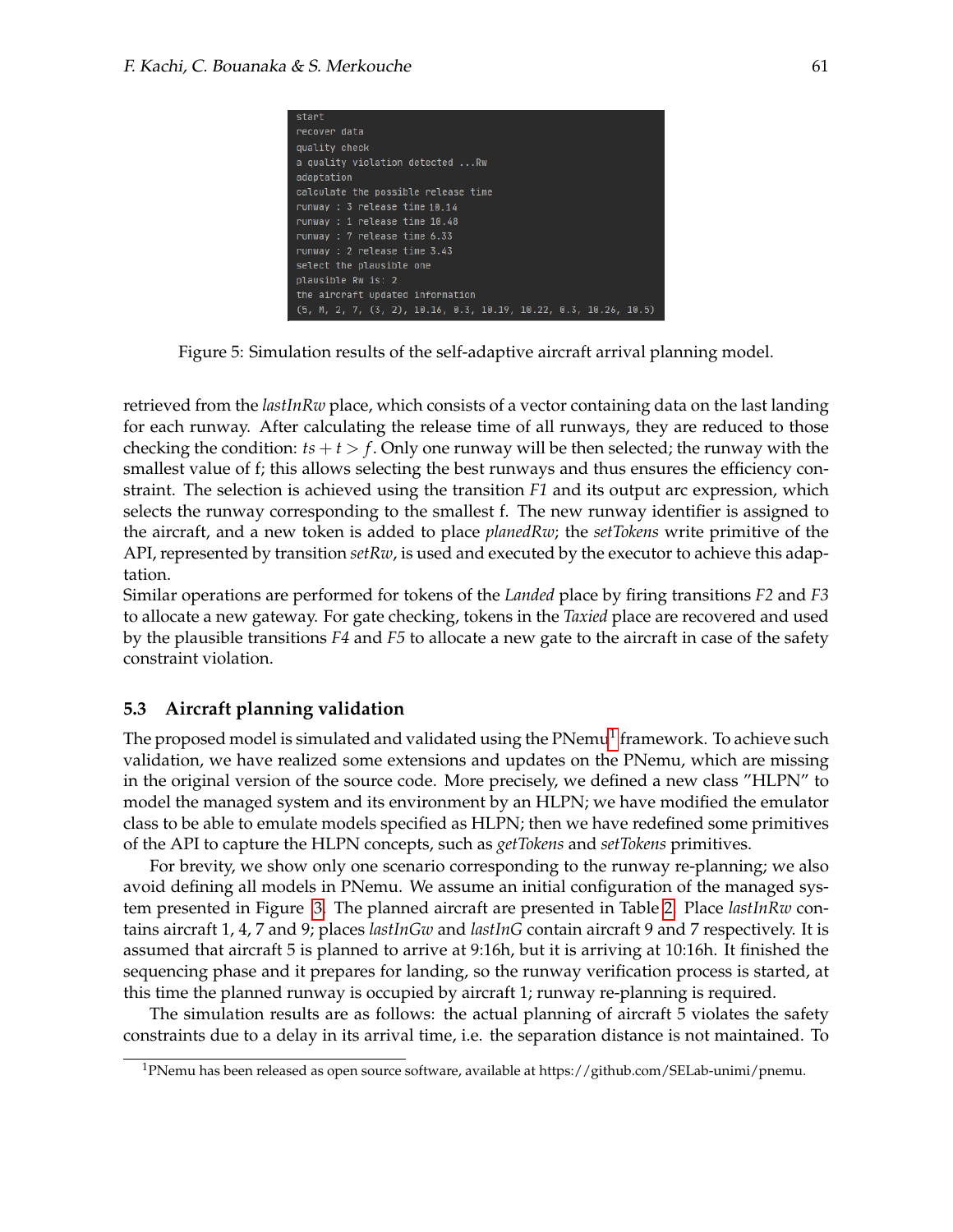| have the accumuminum phanding of the amport. |             |                |   |        |       |                |       |       |    |       |       |
|----------------------------------------------|-------------|----------------|---|--------|-------|----------------|-------|-------|----|-------|-------|
| Aircraft                                     | $\mathbf c$ | r              | g | (k, d) | ts    |                | tr    | tg    | tp | tk    | tf    |
| Aircraft 1                                   |             |                | 7 | (3, 2) | 10:15 | $\overline{2}$ | 10:18 | 10:21 | 2  | 10:25 | 10:45 |
| Aircraft 2                                   | М           | 3              | 5 | (1, 7) | 10:33 | 3              | 10:37 | 10:40 | 4  | 10:45 | 10:58 |
| Aircraft 3                                   | Н           | $\overline{2}$ | 9 | (6, 8) | 14:15 | 4              | 14:18 | 14:21 | 1  | 14:25 | 14:45 |
| Aircraft 4                                   |             | 7              | 5 | (1, 7) | 6:00  | 2              | 6:03  | 6:07  | 2  | 6:10  | 6:40  |
| Aircraft 5                                   | M           |                |   | (3, 2) | 9:16  | З              | 9:19  | 9:22  | 3  | 9:26  | 9:50  |
| Aircraft 6                                   | H           | $\overline{2}$ | 9 | (6, 8) | 16:05 | 4              | 16:10 | 16:13 | 2  | 16:16 | 16:40 |
| Aircraft 7                                   |             | 3              | 5 | (3, 2) | 9:40  | 3              | 9:44  | 9:48  | 1  | 9:50  | 10:20 |
| Aircraft 8                                   | M           | 7              | 7 | (6, 8) | 14:21 | $\overline{2}$ | 14:24 | 14:27 | 2  | 14:30 | 14:45 |
| Aircraft 9                                   | Н           | $\overline{2}$ | 9 | (1, 7) | 3:20  | 2              | 3:23  | 3:27  | 3  | 3:31  | 4:00  |

<span id="page-14-0"></span>Table 2: The actual arrival planning of the airport.

restore the separation constraint, the Planner element affects a new runway to aircraft 5, runway 2 for instance. A new token is deposited in the *planedRw* place containing information (5, 2); the updated information for the aircraft is (5, 'M', 2, 7, (3, 2), 10.16, 0.3, 10.19, 10.22, 0.3, 10.26, 10.50). The adaptation details and the most plausible runway selection process are illustrated in Figure [5.](#page-13-0) If another aircraft is scheduled to land on that runway and arrives before the end of the landing operation of aircraft 5, it will be also re-planned.

Since the model is a Petri net object, it is possible to compile it and use the compiled model along with the SPOT $^2$  $^2$  library to verify the correctness of the overall self-adaptive system with respect to design-time requirements expressed using LTL properties or another model checker.

## **6 Conclusion**

This paper shows how to combine HLPNs and PPNs to model and analyze quality-driven self-adaptive systems evolving under uncertainty but still maintaining and guaranteeing the continuous satisfaction of an acceptable quality of service. HLPNs intervene in the definition of data flows through expression and annotation concepts, which are exploited to quantify the observed qualities among the different elements of the model. They are used for modelling the managed system and its execution context to improve the model expressiveness by representing more complex data structures of a dynamic system. PPNs are used to assist and improve the decision-making process in presence of uncertainty and hence determining the most appropriate adaptation plans through the concept of decision plausibility. An extension of the PNemu framework is also realized to take charge of HLPNs and PPNs introduced concepts as expressions and annotations. We evaluated the proposed model through the aircraft planning problem using the extended version of the PNemu framework.

As future work, we intend to explore quantitative analysis techniques to predict the impact of an adaptation plan on the overall system quality to improve the decision-making process to deal with uncertainty in the selection of both the adaptation actions and side effects and the impact of the adaptation plan on system overall qualities. We also intend to combine machine learning techniques with Petri nets to better improve the decision-making and proactivity through model training and learning.

<sup>2</sup> [SPOT] https://spot.lrde.epita.fr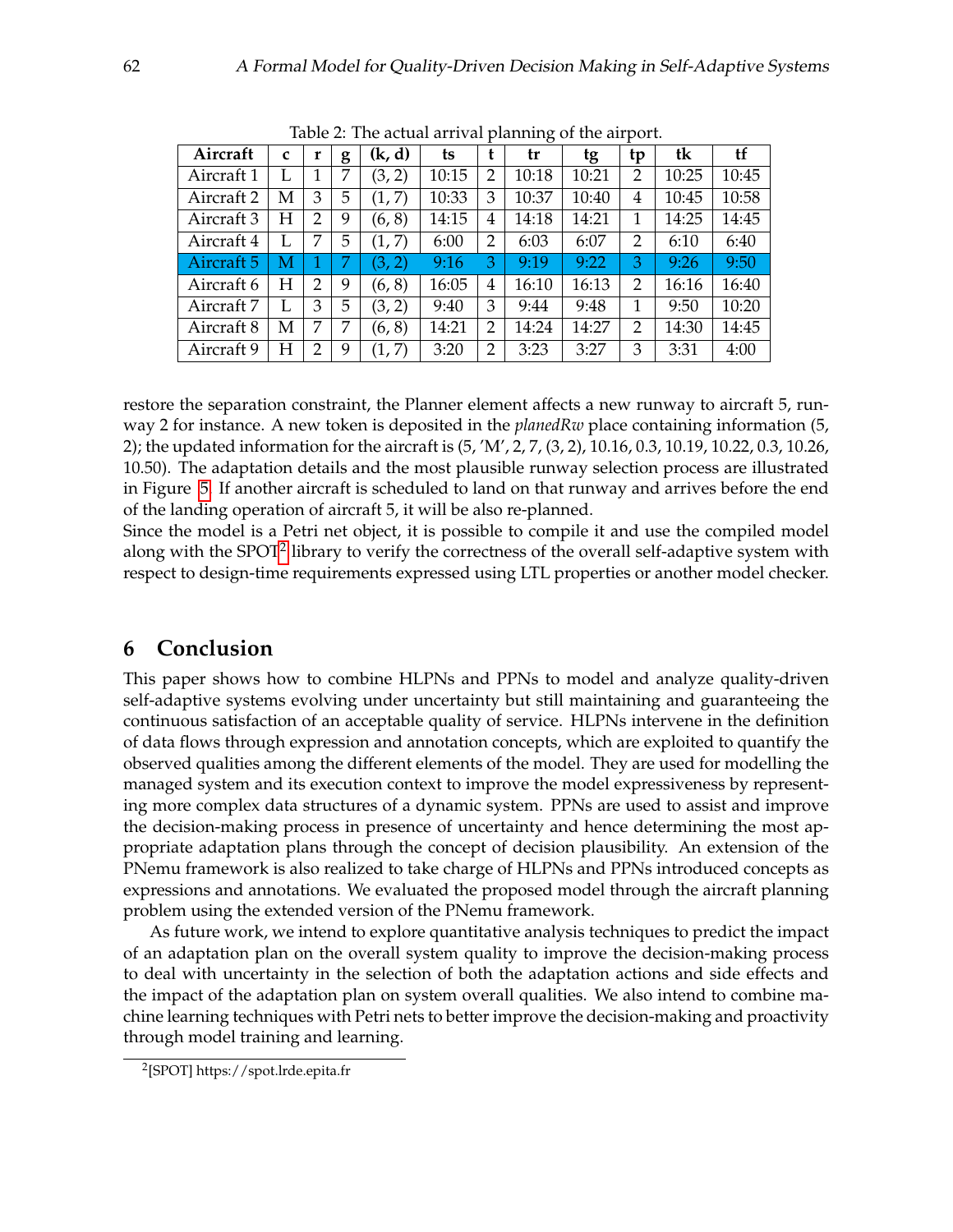## **References**

- <span id="page-15-3"></span>[1] P. Arcaini, E. Riccobene & P. Scandurra (2015): *Modeling and Analyzing MAPE-K Feedback Loops for Self-Adaptation*. In Paola Inverardi & Bradley R. Schmerl, editors: Proceedings - 10th International Symposium on Software Engineering for Adaptive and Self-Managing Systems, SEAMS 2015, IEEE, pp. 13–23, doi[:10.1109/SEAMS.2015.10.](http://dx.doi.org/10.1109/SEAMS.2015.10)
- <span id="page-15-9"></span>[2] C. J. Baez & J. Master (2020): *Open Petri nets*. Mathematical Structures in Computer Science 30(3), pp. 314–341, Cambridge University Press, doi[:10.1017/S0960129520000043.](http://dx.doi.org/10.1017/S0960129520000043)
- <span id="page-15-15"></span>[3] J. A. Bennell, M. Mesgarpour & C. N. Potts (2011): *Airport runway scheduling*. 4OR 9(2), pp. 115–138, Springer, doi[:10.1007/s10288-011-0172-x.](http://dx.doi.org/10.1007/s10288-011-0172-x)
- <span id="page-15-16"></span>[4] J. A. Bennell, M. Mesgarpour & C. N. Potts (2013): *Airport runway scheduling*. Annals of Operations Research 204(1), pp. 249–270, Springer, doi[:10.1007/s10479-012-1268-1.](http://dx.doi.org/10.1007/s10479-012-1268-1)
- <span id="page-15-5"></span>[5] M. Camilli, C. Bellettini & L. Capra (2018): *A high-level petri net-based formal model of Distributed Self-adaptive Systems*. In: ACM International Conference Proceeding Series, ACM, pp. 40:1–40:7, doi[:10.1145/3241403.3241445.](http://dx.doi.org/10.1145/3241403.3241445)
- <span id="page-15-6"></span>[6] A. Carl (1962): *Petri. kommunikation mit automaten*. PhD, University of Bonn, West Germany, Technical Report RADC-TR-65–377.
- <span id="page-15-11"></span>[7] M. Chiachio, J. Chiachio, D. Prescott & J. Andrews (2017): *An information theoretic approach for knowledge representation using Petri nets*. In: FTC 2016 - Proceedings of Future Technologies Conference, IEEE, pp. 165–172, doi[:10.1109/FTC.2016.7821606.](http://dx.doi.org/10.1109/FTC.2016.7821606)
- <span id="page-15-10"></span>[8] M. Chiachio, J. Chiachio, D. Prescott & J. Andrews (2018): *A new paradigm for uncertain knowledge representation by Plausible Petri nets*. Information Sciences 453, pp. 323–345, Elsevier, doi[:10.1016/j.ins.2018.04.029.](http://dx.doi.org/10.1016/j.ins.2018.04.029)
- <span id="page-15-8"></span>[9] M. Chiachio, J. Chiachio, D. Prescott & J. Andrews (2019): *Plausible Petri nets as self-adaptive expert systems: A tool for infrastructure asset monitoring*. Computer-Aided Civil and Infrastructure Engineering 34(4), pp. 281–298, Wiley Online Library, doi[:10.1111/mice.12427.](http://dx.doi.org/10.1111/mice.12427)
- <span id="page-15-2"></span>[10] A. Computing (2006): *An architectural blueprint for autonomic computing*. IBM White Paper 31(2006), pp. 1–6, IBM Corporation Hawthorne, NY, doi[:10.1021/am900608j.](http://dx.doi.org/10.1021/am900608j)
- <span id="page-15-13"></span>[11] A. Cook, G. Tanner, S. Cristobal & M. Zanin (2015): ´ *Delay propagation-new metrics, New Insights*. In: Proceedings of the 11th USA/Europe Air Traffic Management Research and Development Seminar, ATM 2015, EUROCONTROL/FAA , pp. 1–10, doi[:10.2777/50266.](http://dx.doi.org/10.2777/50266)
- <span id="page-15-0"></span>[12] D. Weyns (2017): *Software Engineering of Self-Adaptive Systems: An Organised Tour and Future Challenges*. Handbook of Software Engineering, pp. 399–443, Springer, doi[:10.1007/978-3-030-00262-6](http://dx.doi.org/10.1007/978-3-030-00262-6_11) - [11.](http://dx.doi.org/10.1007/978-3-030-00262-6_11)
- <span id="page-15-14"></span>[13] R. G. Dear (1978): *The dynamic scheduling of aircraft in the near terminal area*. Transportation Research, pp. 216–217, Elsevier, doi[:10.1016/0041-1647\(78\)90133-8.](http://dx.doi.org/10.1016/0041-1647(78)90133-8)
- <span id="page-15-12"></span>[14] Z. Ding, Y. Zhou & M. Zhou (2016): *Modeling Self-Adaptive Software Systems with Learning Petri Nets*. In: IEEE Transactions on Systems, Man, and Cybernetics: Systems, 46, IEEE, pp. 483–498, doi[:10.1109/TSMC.2015.2433892.](http://dx.doi.org/10.1109/TSMC.2015.2433892)
- <span id="page-15-7"></span>[15] International Standard ISO/IEC 15909 (2002): *High-level Petri Nets - Concepts, Definitions and Graphical Notation*. Final Draft International Standard ISO/IEC 15909(4), pp. 1–43, ISO/IEC, doi[:10.1007/BF02679450.](http://dx.doi.org/10.1007/BF02679450)
- <span id="page-15-1"></span>[16] R. Laddaga & P. Robertson (2004): *Self Adaptive Software: A Position Paper*. In: Proc. of the 2004 International Workshop on Self-\* Properties in Complex Information Systems, 31, Citeseer, pp. 149–158, doi[:10.1007/3-540-36554-0.](http://dx.doi.org/10.1007/3-540-36554-0)
- <span id="page-15-4"></span>[17] J. Lee, K. F. R. Liu & W. Chiang (2003): *Modeling uncertainty reasoning with possibilistic Petri nets*. IEEE Transactions on Systems, Man, and Cybernetics, Part B: Cybernetics 33(2), pp. 214–224, IEEE, doi[:10.1109/TSMCB.2003.810446.](http://dx.doi.org/10.1109/TSMCB.2003.810446)